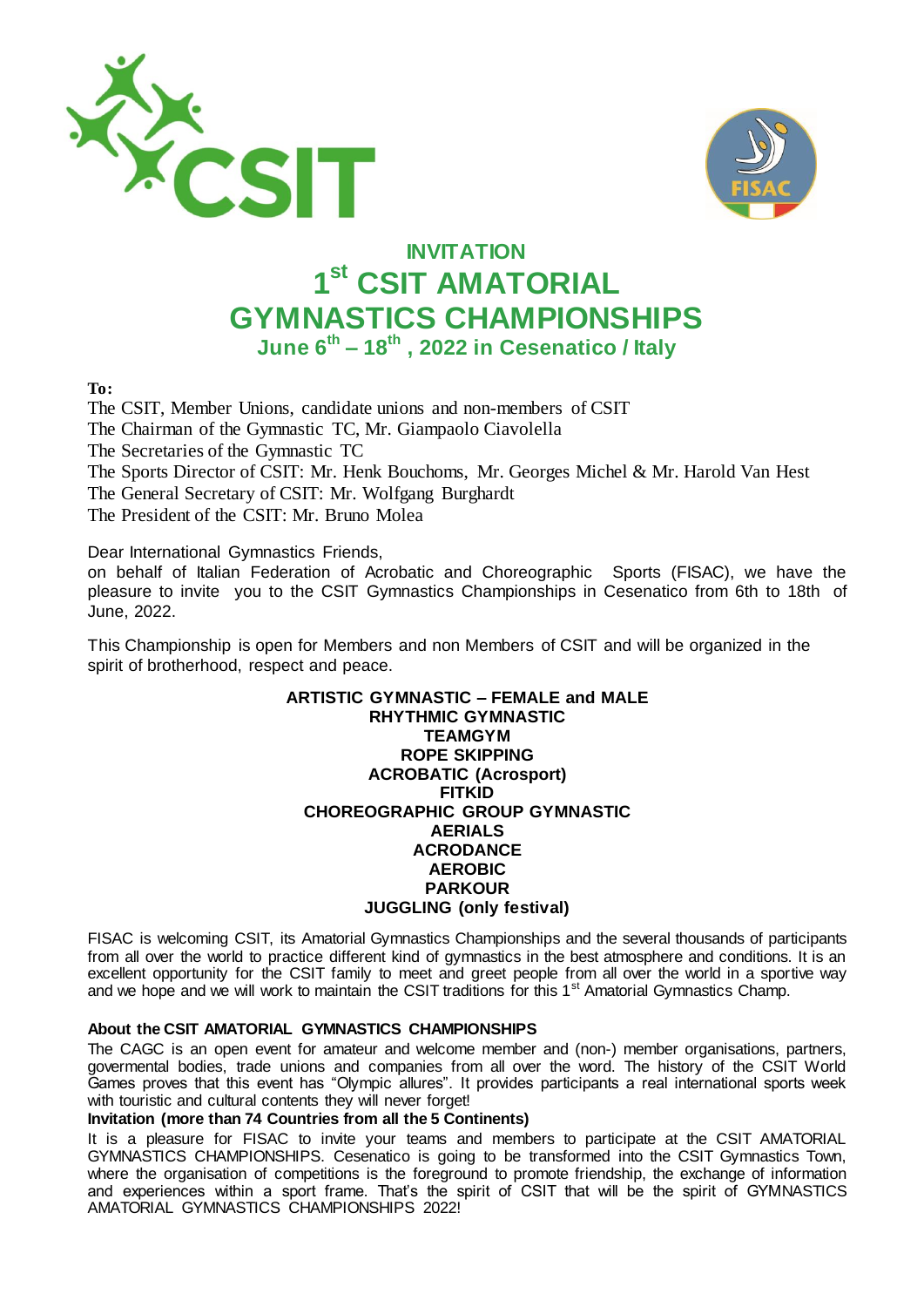# **FOR ANY INFORMATION REGARDING THIS INVITATION AND THE CHAMPIONSHIP PLEASE ASK TO [segreteria@fisacgym.it](mailto:segreteria@fisacgym.it)**

# **STAY TUNED!**

You can always find news & information on the CSIT Gymnastics Championships Official Website (after 1st January 2022): [www.csitgymnasticschampionships.com](http://www.csitgymnasticschampionships.com/)

Follow us also on Facebook (after  $1<sup>st</sup>$  January 2022) : CSIT Gymnastics Championships

# **We invite you to accept the following competitive offer:**

# **CSIT Gymnastics Championships 2022: WHEN AND HOW TO GET HERE**

| Date of arrival                              | Depends from the Discipline (see below)                                                                                                                                                                                                                                                                                                                                           |  |  |  |  |  |  |
|----------------------------------------------|-----------------------------------------------------------------------------------------------------------------------------------------------------------------------------------------------------------------------------------------------------------------------------------------------------------------------------------------------------------------------------------|--|--|--|--|--|--|
| Date of departure                            | Depends from the Discipline (see below)                                                                                                                                                                                                                                                                                                                                           |  |  |  |  |  |  |
| <b>Place of arrival</b>                      | Cesenatico, Italy<br>(190 km from Venice, 150 km from Florence, 340 km from<br>Rome)                                                                                                                                                                                                                                                                                              |  |  |  |  |  |  |
| <b>International Airports</b>                | Bologna<br>$\blacksquare$<br>Rimini<br>$\overline{a}$<br>Forlì<br>$\overline{\phantom{a}}$                                                                                                                                                                                                                                                                                        |  |  |  |  |  |  |
| <b>Railway Stations</b>                      | Cesena (15 km far from Cesenatico)<br>$\overline{\phantom{a}}$                                                                                                                                                                                                                                                                                                                    |  |  |  |  |  |  |
|                                              | Rimini (20 km far from Cesenatico)<br>$\overline{\phantom{a}}$                                                                                                                                                                                                                                                                                                                    |  |  |  |  |  |  |
|                                              | Cesenatico (800 m. far from Gyms Village)<br>$\qquad \qquad -$                                                                                                                                                                                                                                                                                                                    |  |  |  |  |  |  |
| <b>Transfer</b>                              | Transfer from and to:<br>$\overline{\phantom{a}}$<br>BOLOGNA or ANCONA Airport €. 50,00 each person<br>$\overline{\phantom{a}}$<br>(minimum 7 persons)<br>Transfer from and to Cesenatico railway station is for<br>$\overline{\phantom{a}}$<br>free.<br>Transfer from and to other destinations: ask                                                                             |  |  |  |  |  |  |
| <b>Training days</b>                         | First day of each discipline                                                                                                                                                                                                                                                                                                                                                      |  |  |  |  |  |  |
| <b>Competition days</b>                      | See the list before                                                                                                                                                                                                                                                                                                                                                               |  |  |  |  |  |  |
| <b>Opening ceremony</b>                      | Monday, 6th June 2022                                                                                                                                                                                                                                                                                                                                                             |  |  |  |  |  |  |
| <b>Closing ceremony</b>                      | Saturday, 18th June 2022                                                                                                                                                                                                                                                                                                                                                          |  |  |  |  |  |  |
| <b>Age categories</b>                        | See each Discipline technical regulation                                                                                                                                                                                                                                                                                                                                          |  |  |  |  |  |  |
| <b>Composition of</b>                        | 1 Head of delegation<br>$\overline{\phantom{a}}$                                                                                                                                                                                                                                                                                                                                  |  |  |  |  |  |  |
| delegation (it is permitted                  | at least 1 coach<br>$\overline{\phantom{a}}$                                                                                                                                                                                                                                                                                                                                      |  |  |  |  |  |  |
| to attend with several                       | unlimited number of athletes (follow each Discipline                                                                                                                                                                                                                                                                                                                              |  |  |  |  |  |  |
| teams per delegation)                        | technical regulation)                                                                                                                                                                                                                                                                                                                                                             |  |  |  |  |  |  |
| Elegibility criteria                         | Athletes could come from different International<br>Federations ! Follow each Discipline technical regulation                                                                                                                                                                                                                                                                     |  |  |  |  |  |  |
| <b>Technical Commission</b><br>meeting       | 1 day before the start of competitions                                                                                                                                                                                                                                                                                                                                            |  |  |  |  |  |  |
| <b>Registration fee</b>                      | Included in the packages                                                                                                                                                                                                                                                                                                                                                          |  |  |  |  |  |  |
| <b>PACKAGES GENERAL</b><br><b>CONDITIONS</b> | The package prices of category A & B include:<br>accommodation in full board service for 4 or 6<br>٠<br>DAYS (breakfast, lunch and dinner with free water<br>per meal)<br>CSIT registration fee<br>٠<br>welcome package<br>٠<br>assistance on-site service throughout the event by<br>٠<br>the staff of the organizing committee<br>evening animations (where and when available) |  |  |  |  |  |  |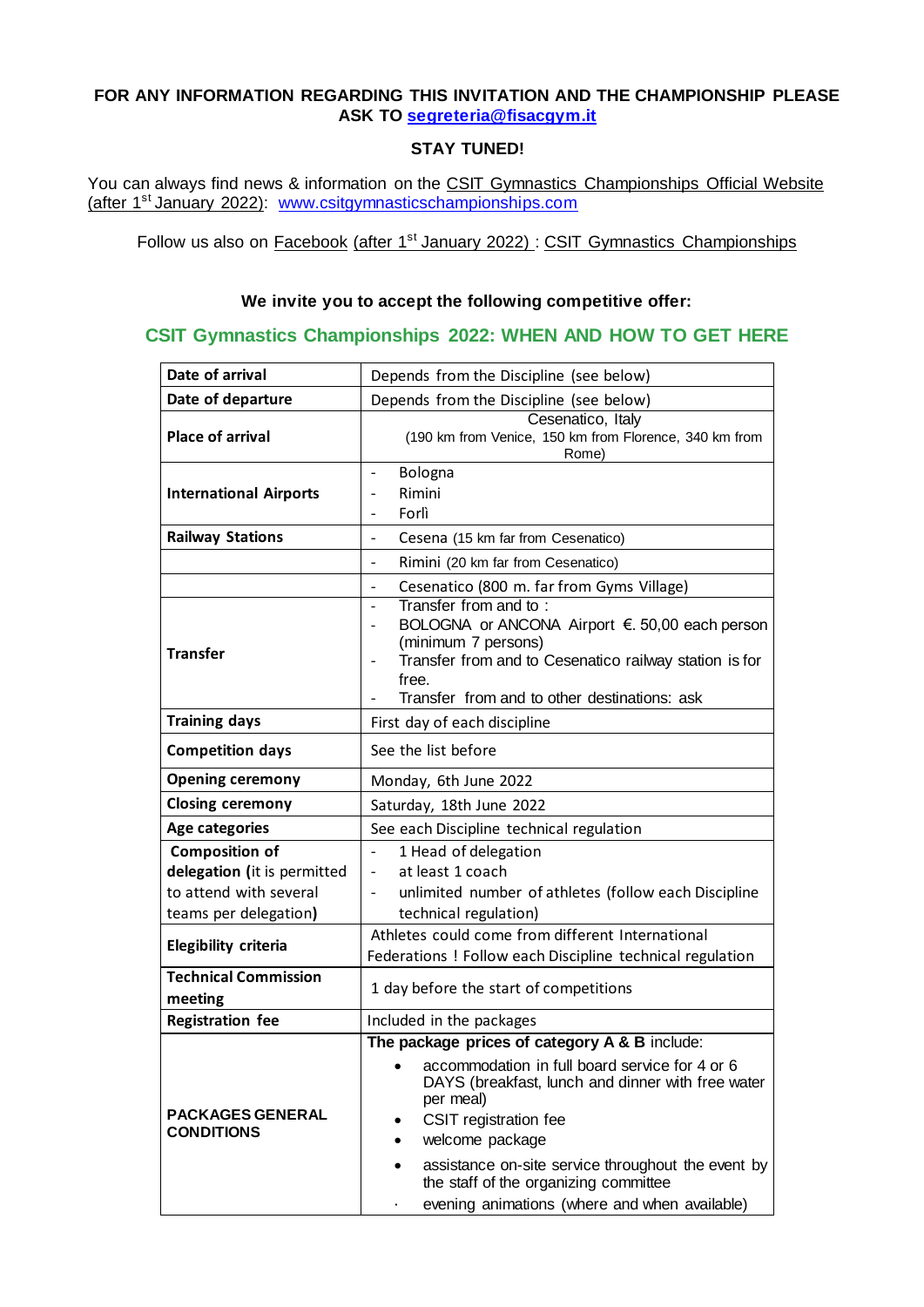|                    | CSIT members (full, associate, candidate)                                                                                                                                                       |  |  |  |  |
|--------------------|-------------------------------------------------------------------------------------------------------------------------------------------------------------------------------------------------|--|--|--|--|
|                    | and accompanying persons                                                                                                                                                                        |  |  |  |  |
|                    |                                                                                                                                                                                                 |  |  |  |  |
| <b>PACKAGE "A"</b> | Accommodation in Gym Village Accademia Acrobatica:<br>STANDARD ROOM (no air condition and TV) from 2 to 7<br>beds<br>4 DAYS:<br>- 210,00 Euro per person<br>6 DAYS:<br>- 285,00 Euro per person |  |  |  |  |
|                    | Accommodation in Gym Village Accademia Acrobatica:<br>SUPERIOR ROOM (with air condition and TV) from 2 to 7<br>beds<br>4 DAYS:                                                                  |  |  |  |  |
|                    | - 240,00 Euro per person<br>6 DAYS:<br>- 330,00 Euro per person                                                                                                                                 |  |  |  |  |
|                    |                                                                                                                                                                                                 |  |  |  |  |
|                    | Accommodation in 3 stars hotel:<br>4 DAYS:                                                                                                                                                      |  |  |  |  |
|                    | - 340,00 Euro per person<br>6 DAYS:                                                                                                                                                             |  |  |  |  |
|                    | - 480,00 Euro per person                                                                                                                                                                        |  |  |  |  |
|                    | Accommodation in 4 stars hotel and single rooms:<br>- ASK                                                                                                                                       |  |  |  |  |
|                    | <b>NO CSIT organizations: Sport Clubs,</b>                                                                                                                                                      |  |  |  |  |
|                    | companies, externals, other organizations and                                                                                                                                                   |  |  |  |  |
|                    | accompanying persons                                                                                                                                                                            |  |  |  |  |
|                    | Accommodation in Gym Village Accademia Acrobatica:<br>STANDARD ROOM (no air condition and TV) from 2 to 7<br>beds<br>4 DAYS:                                                                    |  |  |  |  |
|                    | - 250,00 Euro per person                                                                                                                                                                        |  |  |  |  |
|                    | 6 DAYS:<br>- 325,00 Euro per person                                                                                                                                                             |  |  |  |  |
| <b>PACKAGE "B"</b> | Accommodation in Gym Village Accademia Acrobatica:<br>SUPERIOR ROOM (with air condition and TV) from 2 to 7                                                                                     |  |  |  |  |
|                    | beds<br>4 DAYS:                                                                                                                                                                                 |  |  |  |  |
|                    | - 280,00 Euro per person                                                                                                                                                                        |  |  |  |  |
|                    | 6 DAYS:<br>- 370,00 Euro per person                                                                                                                                                             |  |  |  |  |
|                    | Accommodation in 3 stars hotel:<br>4 DAYS:                                                                                                                                                      |  |  |  |  |
|                    | - 380,00 Euro per person                                                                                                                                                                        |  |  |  |  |
|                    | 6 DAYS:<br>- 520,00 Euro per person                                                                                                                                                             |  |  |  |  |
|                    | Accommodation in 4 stars hotel and single rooms:<br>- ASK                                                                                                                                       |  |  |  |  |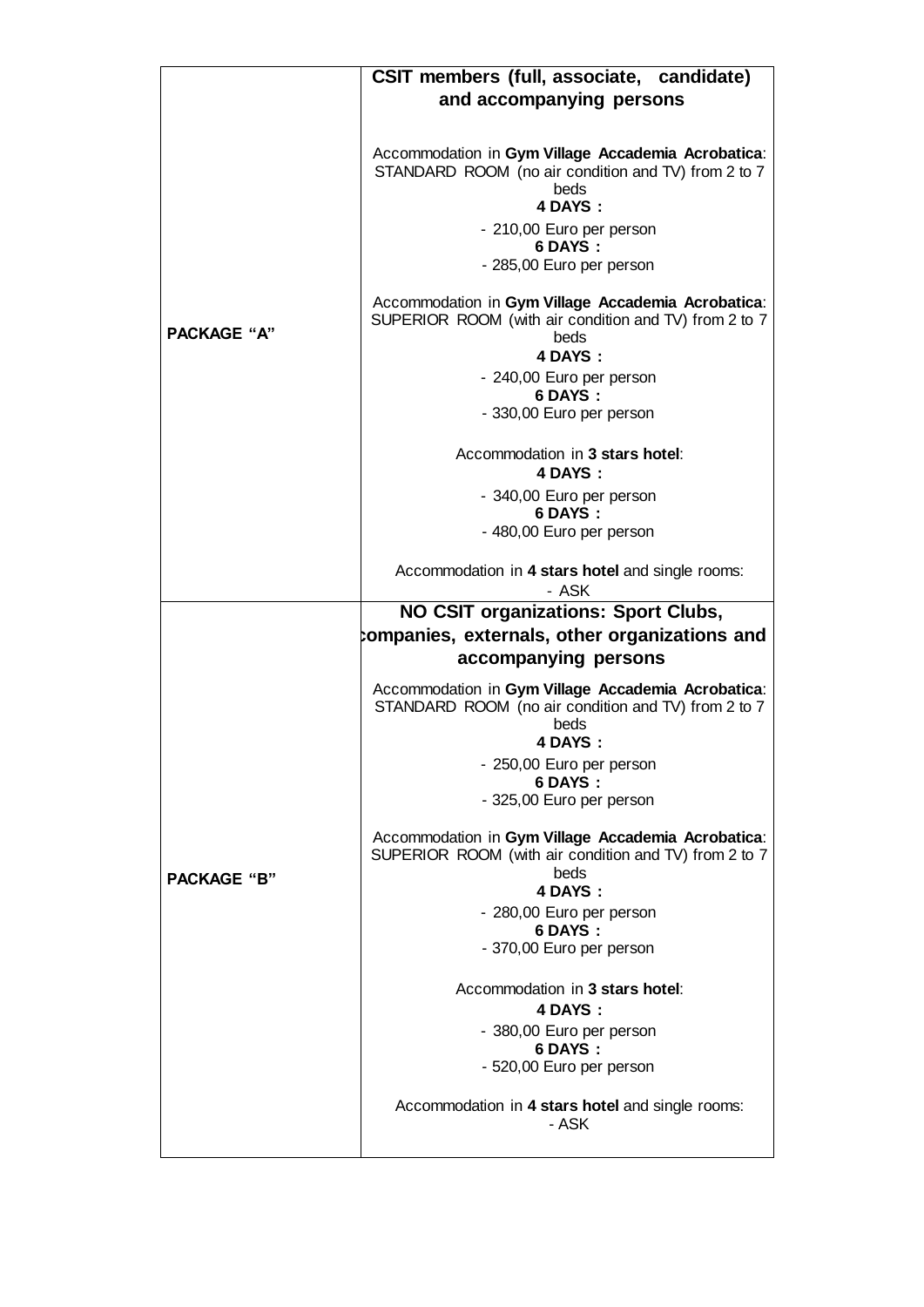|                           | <b>Participation only:</b>                                                                                                                                         |  |  |  |  |  |  |
|---------------------------|--------------------------------------------------------------------------------------------------------------------------------------------------------------------|--|--|--|--|--|--|
| <b>PACKAGE "C"</b>        | Participants who do not use accommodation or<br>transportation services included into the package<br>category A or B, pay 200,00 Euro as CSIT registration<br>fee. |  |  |  |  |  |  |
| <b>Competition places</b> | Gym Village - See before                                                                                                                                           |  |  |  |  |  |  |

| <b>Disciplines</b>                   | Location               | <b>Period June</b> |  |
|--------------------------------------|------------------------|--------------------|--|
|                                      |                        |                    |  |
| <b>FITKID + AcroDance</b>            | Oasi 2                 | 6/12               |  |
| <b>Female and Male Artistic</b>      | Oasi 1                 | 6/12               |  |
| <b>Rhythmic Gymnastic</b>            | Palatennis             | 6/12               |  |
| Parkour                              | Oasi 3                 | 6/10               |  |
| Ropeskipping                         | Oasi 3                 | 14/18              |  |
| Acrobatic (acrosport)                | Palatennis             | 12/18              |  |
| Teamgym                              | Oasi 1                 | 12/18              |  |
| <b>Aerobic Gymnastic</b>             | Oasi 2                 | 12/18              |  |
| <b>Choreographic Group Gymnastic</b> | Solee                  | 14/18              |  |
| <b>Juggling</b>                      | Solee                  | 6/12               |  |
| <b>Aerials</b>                       | Circus                 | 12/18              |  |
| <b>Competition Secreteries</b>       | Circus 2nd floor       |                    |  |
| <b>Volunteeres and Services</b>      | Accademia meeting hall |                    |  |
| <b>Judges Meeting</b>                | Accademia meeting hall |                    |  |

| <b>Preliminary entry</b><br>(4 months before the Championships) | Saturday, 19 <sup>th</sup> February 2022<br>Just indicate number of persons, gender, sports discipline, hotel<br>categories, estimated day of arrival and departure                                                                                                   |
|-----------------------------------------------------------------|-----------------------------------------------------------------------------------------------------------------------------------------------------------------------------------------------------------------------------------------------------------------------|
| Definitive entry<br>(2 months before the Championships)         | Saturday, 09 <sup>th</sup> April 2022<br>Fill out names & e-mail accounts, gender, sports discipline, date of<br>birth, accommodation categories, exact time of arrival / departure<br>and travel details etc. (use special form)                                     |
| Correspondence                                                  | Organizing Committee:<br>E-mail: segreteria@fisacgym.it<br>Mr. Giampaolo Ciavolella (Chairman TC Gymnastics)<br>E-mail: giampaolo.ciavolella@fisacgym.it<br><b>CSIT Sports Director</b><br>E-mail: sportsdirector@csit.tv<br>Office of CSIT<br>E-mail: office@csit.tv |
| <b>Transmission registration form</b>                           | <b>FISAC</b><br>E-mail: segreteria@fisacgym.it<br>Address: V.le C.Colombo 35 – 47042 Cesenatico (FC)<br>- Italia                                                                                                                                                      |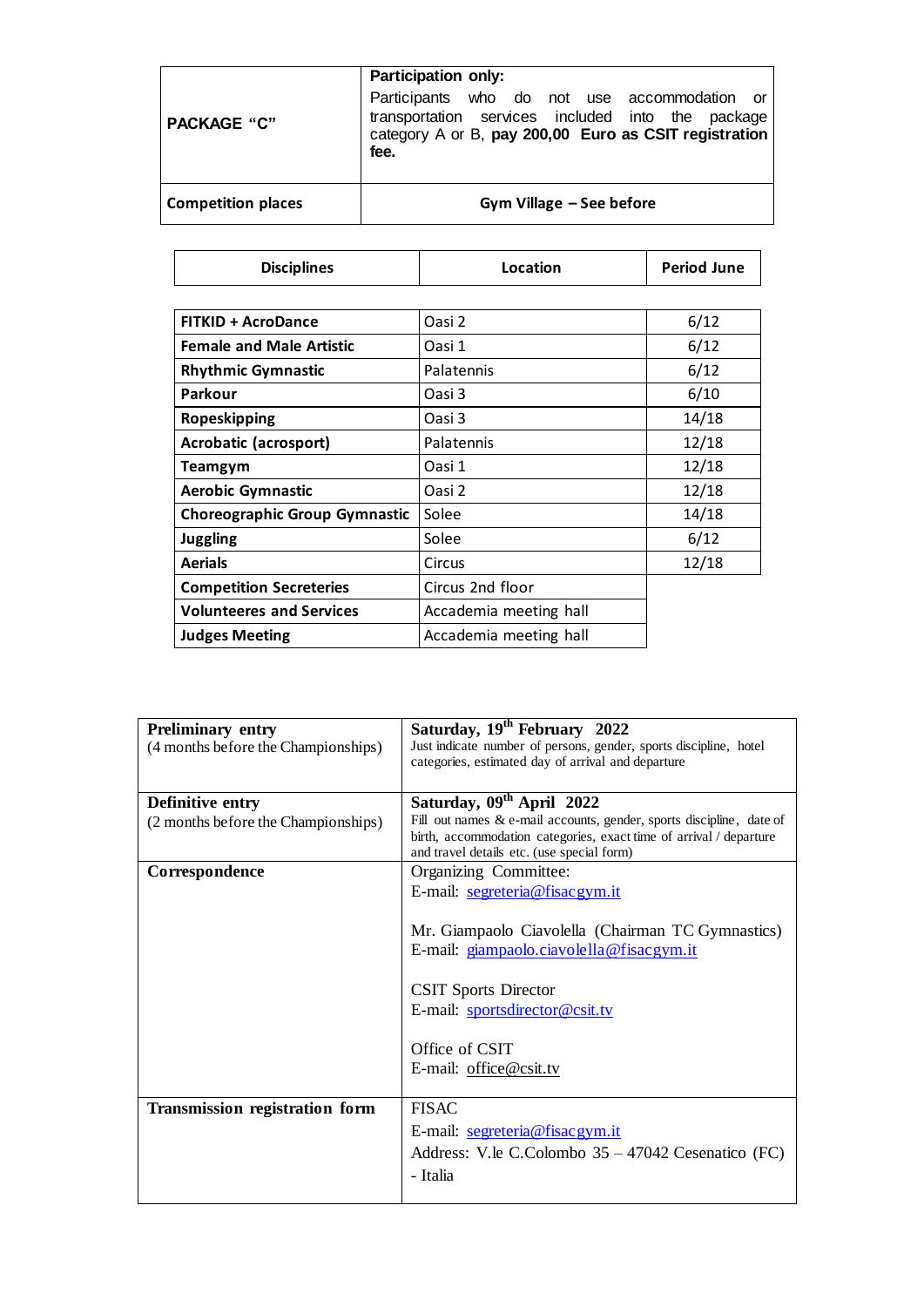#### **All the PARTICIPANTS at first period can partecipate at opening ceremony - All the second period can partecipate at closing ceremony**

# **All dates could be changed in relation to the number of subscribers !!**

#### **Touristic tour and excursions**

All the participants will have the opportunity to visit the oldest world's Republic, San Marino and the city of Ravenna, former capital of the Western Roman Empire at really cheeper costs with special guides!

More daily tours and excursions can be organized under request (for example, Venice, Florence, Rome, Verona)!

Dance, games and shows for all, everything fully free of charge!

Every day Cesenatico will be special because events and activities will be planned throughout the city. In the evening, after competition and enjoying walks through the city centre or Casa Italia.

Music and entertainment will be staged in different places in the city of Cesenatico, and through the accreditation the participant will be provided of a "afternoon and night life Animation Map" that can be followed step by step so that participants will not miss a single note!

The delegations from all over the world will enjoy the legendary nightlife, especially with popular discos and concerts.

| <b>Payments</b>       | Preliminary Registration: 50 % prepayment until:<br>19 <sup>th</sup> February 2022<br>Definitive Registration: Remaining payment (100%)<br>until:<br>$09th$ April 2022 |
|-----------------------|------------------------------------------------------------------------------------------------------------------------------------------------------------------------|
| <b>Delay</b>          | Please take note that in case of delayed payments a<br>penalty fee of 30% will be charged by the organizer<br>according to the CSIT Articles.                          |
| <b>Bank</b>           | Romagna Banca                                                                                                                                                          |
| <b>Account holder</b> | Accademia Acrobatica S.r.L.                                                                                                                                            |
| <b>Reference</b>      | "CSIT Gymnastics Championships 2022"                                                                                                                                   |
| <b>IBAN</b>           | IT89I0885224000001010007252                                                                                                                                            |
| <b>BIC/SWIFT</b> code | CCRTIT2TRMB                                                                                                                                                            |

# **Payment procedure**

#### **Cancellation policy**

- **Cancellation** until **19th February 2022**, FISAC will refund **all** payments.
- **Cancellation** between **19th February 2022** and **09th April 2022**, FISAC will refund **90%** of the deposited prepayment.
- **Cancellation** between **09th April 2022** and **25th July 2022, 50%** of the whole to be paid amount will be refunded by FISAC.
- **Last minute cancellation** between **25th July 2022** and **28th May 2022**, **20%** of the whole to be paid amount will be refunded by FISAC.
- **Championships cancellation:** We must inform that FISAC will reserve the right of cancellation, if there are not at least 4 member unions preliminary registered at **09th April 2022**. In that case FISAC will refund **all** payments.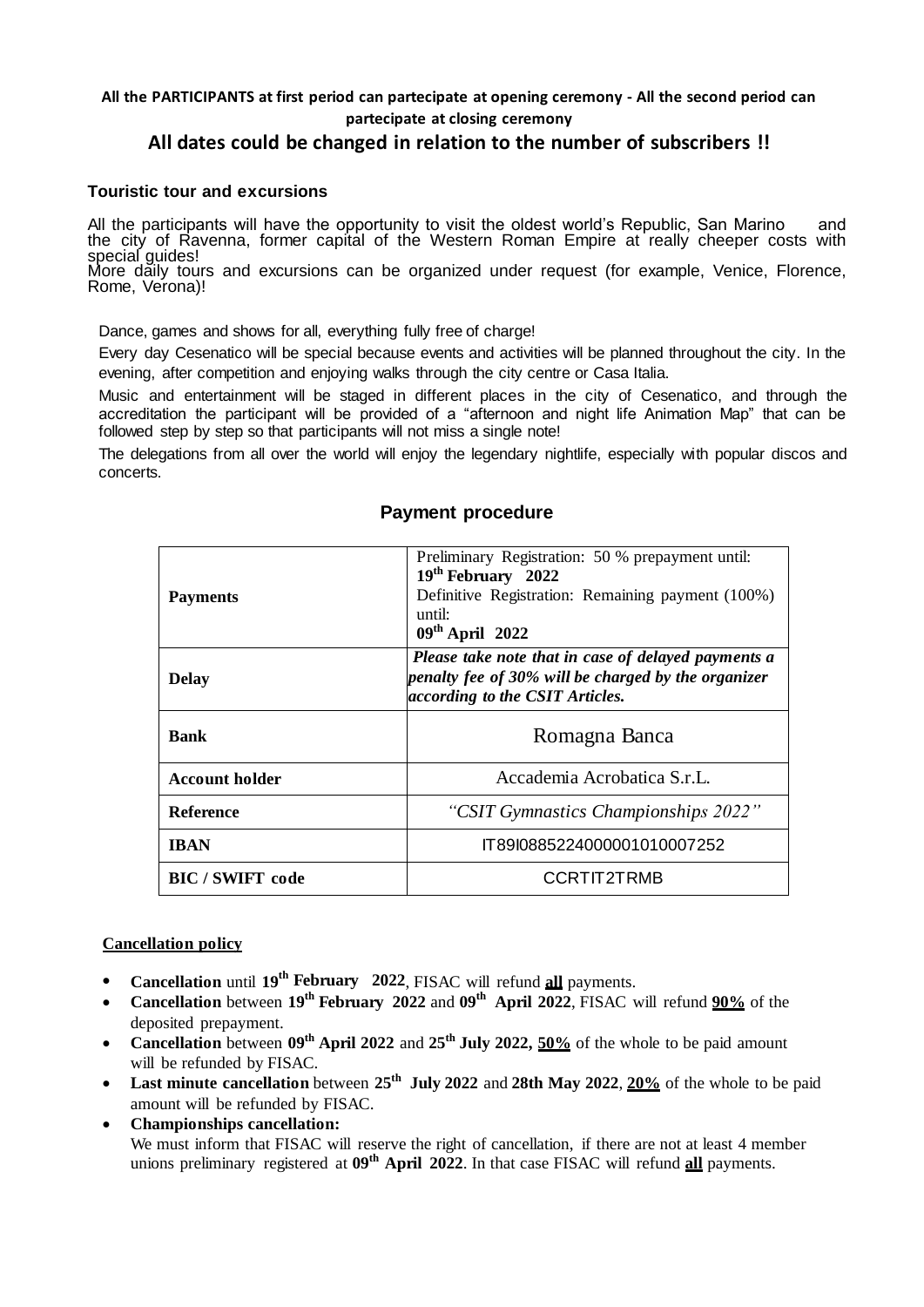Based on the provisional registration of athletes it will be decided if the Gymnastics championships will be cancelled full or just some disciplines. This decision will be taken directly after the **19th February 2022 (preliminary registration deadline)** at the latest. **Attention!** 

- *1. We advise you not to book any flight tickets before this date (09th April 2022) and wait for a confirmation message from the host!*
- 2. *We advise you to proper insure your participants acc. to CSIT Sports Regulations! FISAC accepts no liability as a result of uninsured participants!*
- *3. We ask your attention for respecting the deadlines in this invitation. Not respecting the deadlines will result in exclusion of your participation.*

In case of any questions don't hesitate to contact the Organizing Committee.

Feel free to spread this invitation into your own sports network.

Looking forward to meet you in Cesenatico at the CSIT Gymnastics Championships!

Cordial greetings, On behalf of the FISAC Organizing Committee

FISAC President Ing. Bianchi Cesare